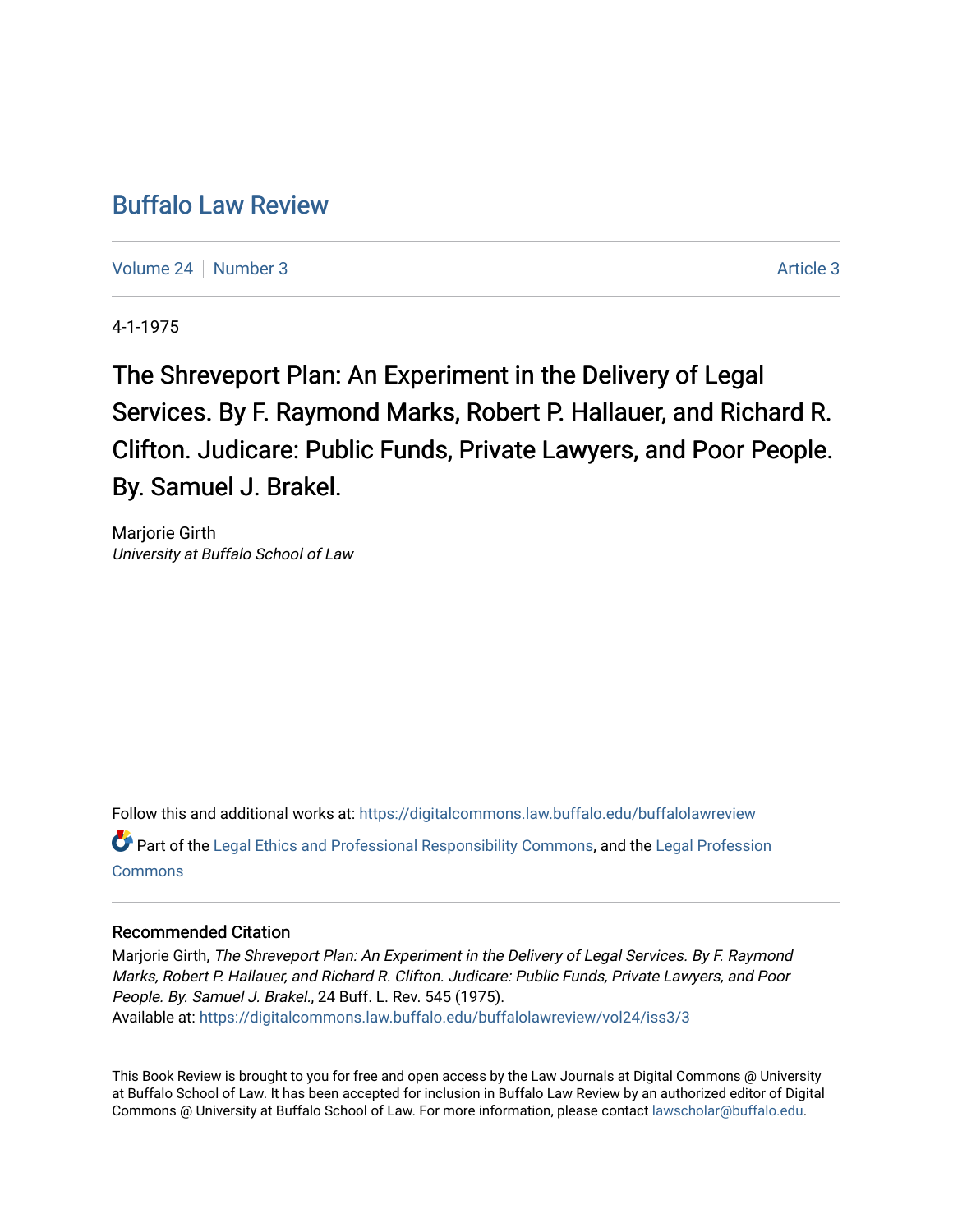## BOOK REVIEWS

THE SHREVEPORT **PLAN:** AN EXPERIMENT IN THE DELIVERY OF **LEGAL** SERVICES. By F. RAYMOND MARKS, ROBERT P. HALLAUER, and RICHARD R. **CLIFTON.** Chicago, Illinois: American Bar Foundation 1974, xi + **95** pages.

JUDICARE: PUBLIC **FUNDS,** PRIVATE LAWYERS, **AND** POOR **PEOPLE.** BY SAMUEL J. BRAKEL. Chicago, Illinois: American Bar Foundation 1974, xi **+** 145 pages.

#### MARJORIE GIRTH\*

During the 1960's, this country's programs providing publiclyfunded legal services to the poor were significantly expanded. Observers have since perceived the need to increase the availability of legal services for another substantial group: those whose incomes were too high to be eligible for the free service, but too low to afford counsel at the going market rate. The response to that need was based in part upon the obvious inequity of having counsel available for "the rich" and "the poor," but not for those in middle income brackets. In addition, "no-fault" legislation, by reducing the compensation of private counsel, caused lawyers to consider ways of developing new markets for legal service.

Meanwhile, the public programs which operated on a salaried staff basis were being swamped by their caseloads. Public defenders and Office of Equal Opportunity lawyers were faced with both limited budgets and the responsibility of representing all clients who met their standards of eligibility for service. The use of private practitioners to represent the poor was an obvious alternative as a delivery system.

*The Shreveport Plan* and *Judicare* provide interim evaluations of two experiments with new delivery systems. *The Shreveport Plan* reports the results of field research carried on through the initial year's operation of the first "legal insurance" experiment undertaken

Associate Professor of Law, State University of New York at Buffalo; A.B., Mount Holyoke College, **1959;** LL.B., Harvard University, **1962.**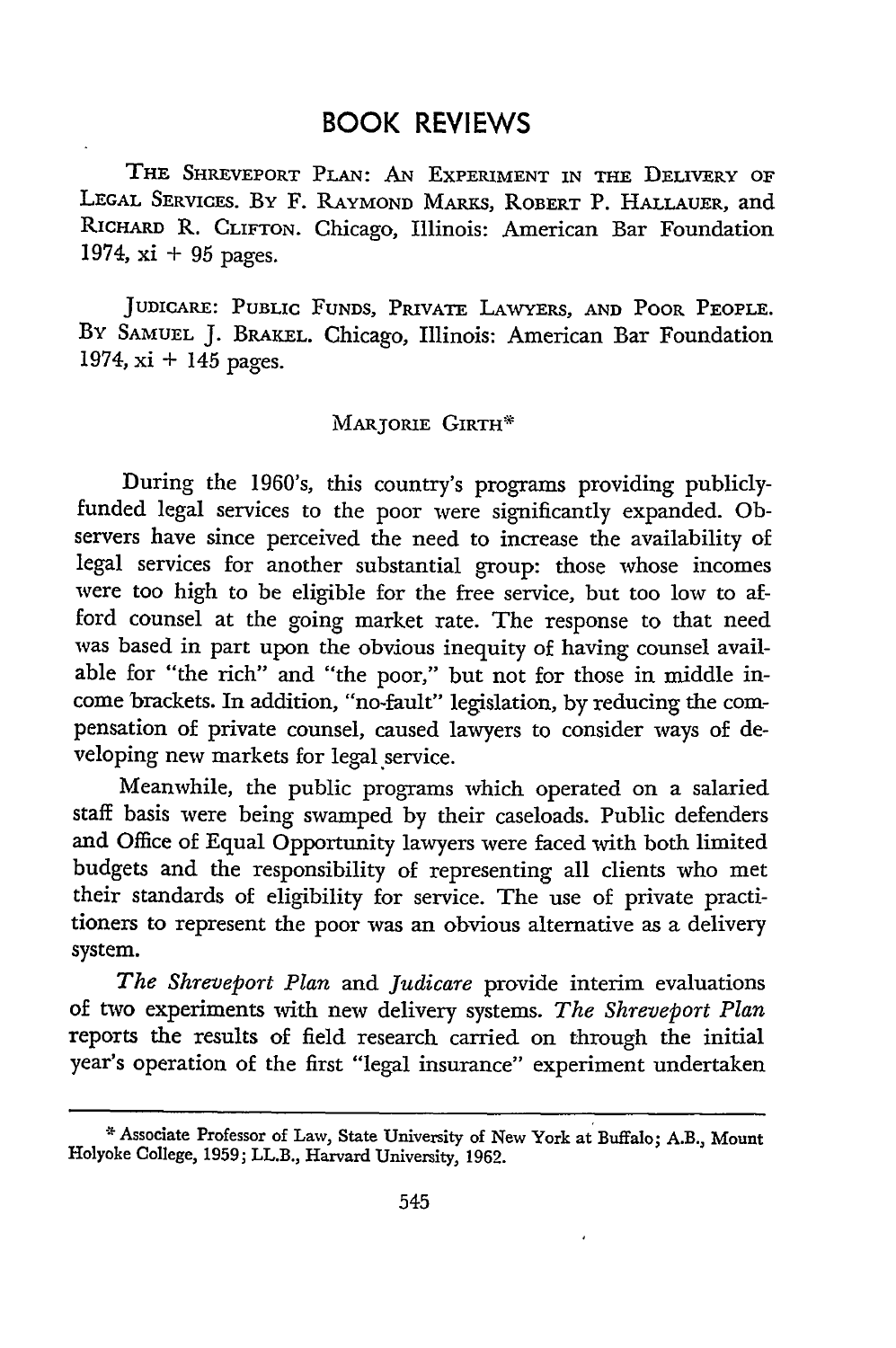#### *BUFFALO LAW REVIEW*

in this country. *Judicare* describes experience with the model which relies upon private attorneys who submit vouchers for government payment after they have completed the work in each case. Both experiments use the "open-panel" system of choosing lawyers, so that clients are theoretically free to approach any member of the private bar for help with their problems. Each study focuses upon the reactions of eligible individuals and participating attorneys to the prospect and reality of increased service.

The Shreveport plan was designed for Local 229 of the Laborers International Union of North America. Funding for the four-year experiment was based upon a two-cents-per-hour contribution by the union's members, with the Ford Foundation guaranteeing to cover any deficit. The plan began operating in January, 1971, and provided maximum annual benefits for consultation, office work, and litigation in both civil and criminal matters.'

The authors' assessment of clients' reactions to the plan is based upon interviews with 301 men who were members of the union in both July, 1970, and January, 1972.<sup>2</sup> The respondents were almost exclusively blacks, employed as unskilled labor in an urban setting. Because of the short-term focus of this study, the data which Marks, Hallauer, and Clifton analyze cannot be considered definitive. Follow-up data are needed to assess actual cost and to make more accurate projections of the union members' longer-term use of lawyers.8

The *Shreveport* authors alternate between realistic acknowledgments of the data's limitations and less-substantiated hopes for the long-term impact of legal insurance plans. They predict not only that clients may become more sophisticated about the appropriate use of lawyers, but that these plans will help clients become more autonomous

**<sup>1.</sup>** For the details of the coverage of this plan, see F. MARKs, R. **HALLAUER** & R. **CLIFTON,** THE **SHREVEPORT PLAN 8-9** (1974) [hereinafter cited as THE **SHREVEPORT PLAN].**

<sup>2.</sup> The authors note that approximately **1,000** people are members of the union in any one year, but that membership fluctuates because of the uneven demands for unskilled labor. *Id.* at 14 n.4, **59.** An earlier published summary of preliminary research findings in this study produced a valuable methodological critique which should be heeded **by** designers of future field experiments. Getzman, *A Critique of the Report of the Shreveport Experiment,* 3 **J. LEGAL STUDIES** 487 (1974); Hallauer, *The Shreveport Experiment in Prepaid Legal Services,* 2 **J.** LEGAL STUDIES 223 (1973).

<sup>3.</sup> For an analysis of intake and lawyers' claims which were paid through 1972, see BAR ACTIVITIES COMMITTEE, SHREVEPORT **BAR ASSOCIATION,** PREPAID LEGAL SERV-**ICE PLAN:** A **COMPILATION OF THE BASIC DOCUMENTS** (undated).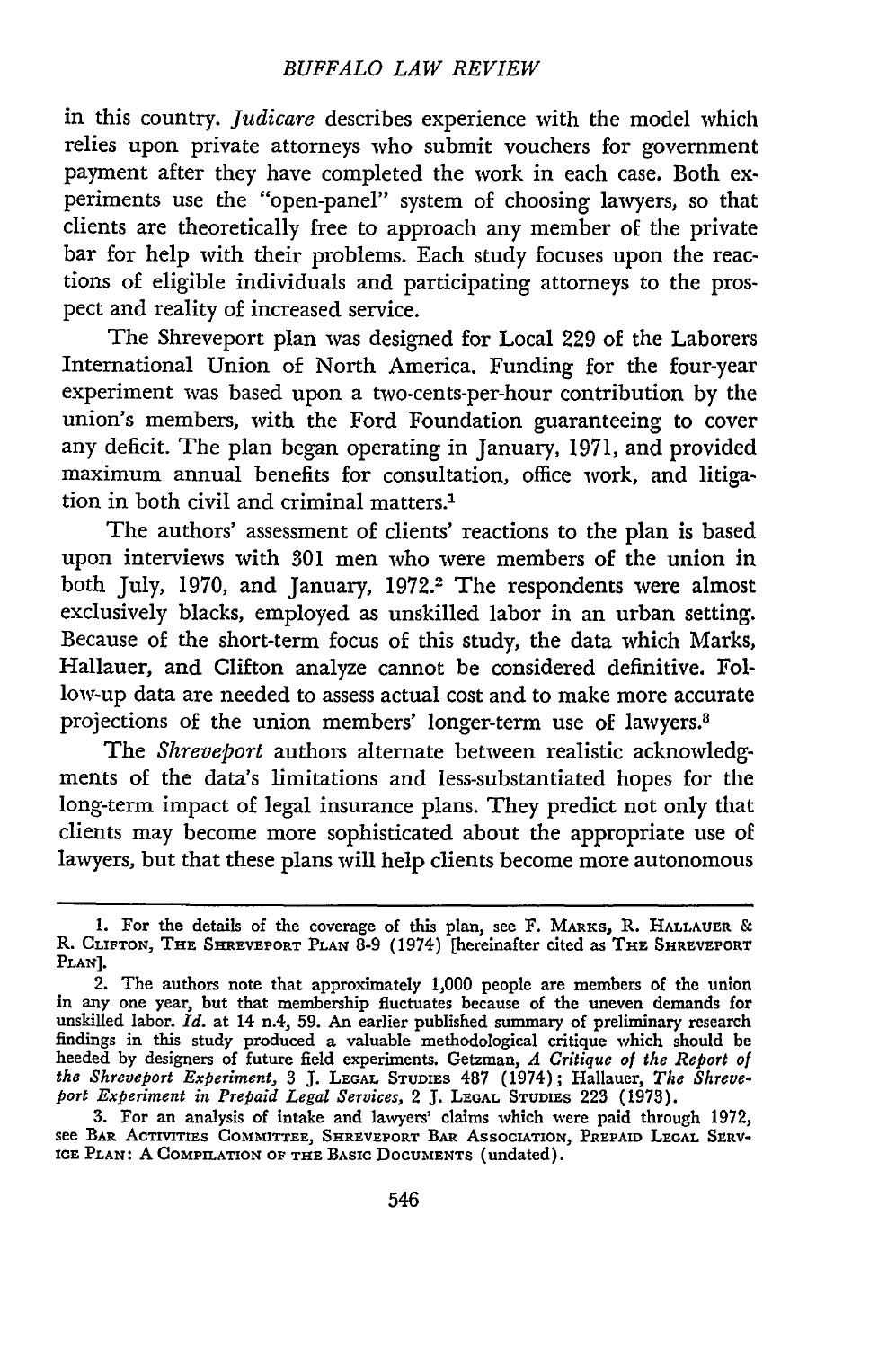individuals. As a result, they foresee that the mutual views of lawyers and clients as groups may even change for the better.<sup>4</sup>

Less idealistic goals for such plans might include easier access to lawyers and higher-priority handling of the client's problem because it is no longer a charity case. From this perspective, the initial data should be encouraging to those who might be considering similar experiments elsewhere. The frequency of clients' perceptions of lawyers as problem-solvers increased, and three-quarters of them indicated a willingness to participate in such a plan if it were offered at the same cost by a private company.<sup>5</sup> Lawyers were also enthusiastic about the amount of service which they could deliver under the plan,<sup>6</sup> although readers may decide to discount some of the lawyers' enthusiasm since the Shreveport bar association volunteered for the experiment. Even so, the results would suggest that further monitoring of this program would be useful to those who have a long-term interest in increasing the availability of competent counsel.<sup>7</sup>

While endorsing the legal insurance concept, the authors wisely refrain from claiming that Shreveport's insurance plan provides the best system for delivering legal service. Furthermore, they question the practical limitations of "open-panel" insurance plans. The union's members had previously relied heavily on referrals from friends and relatives when they needed lawyers. During the first year of this experiment, they turned to union officials for recommendations in approximately one-quarter of their cases.8 Lawyers who are planning such experiments should consider the implications of the role of the sponsoring organization as a source of referrals. Unless lawyers' subject-matter competencies are available to the public in a manner which

<sup>4.</sup> Chapter four of the report does provide a useful description of the organization of the Shreveport bar. In doing so, it documents the psychological distance between the almost exclusively white, male professionals and the segment of their clientele which is black, male, and employed as unskilled labor.

**<sup>5.</sup>** THE SHREVEPORT PLAN 79, 82.

**<sup>6.</sup>** *Id.* at 87.

<sup>7.</sup> When the original experiment ended on January 31, 1975, the union decided to continue the program as a service to its members. The members' contribution was increased to three cents per hour. The "major legal" benefit was increased from 80 percent of the first \$1,000 in expenses exceeding the litigation benefit to 80 percent of the first \$2,500 of such expenses. The union replaced the Ford Foundation as the guarantor of any deficit. Telephone interview with Henry Politz, member of the Shreveport Plan's Board of Trustees, March 15, 1975.

<sup>8.</sup> THE **SHREVEPORT PLAN 68.**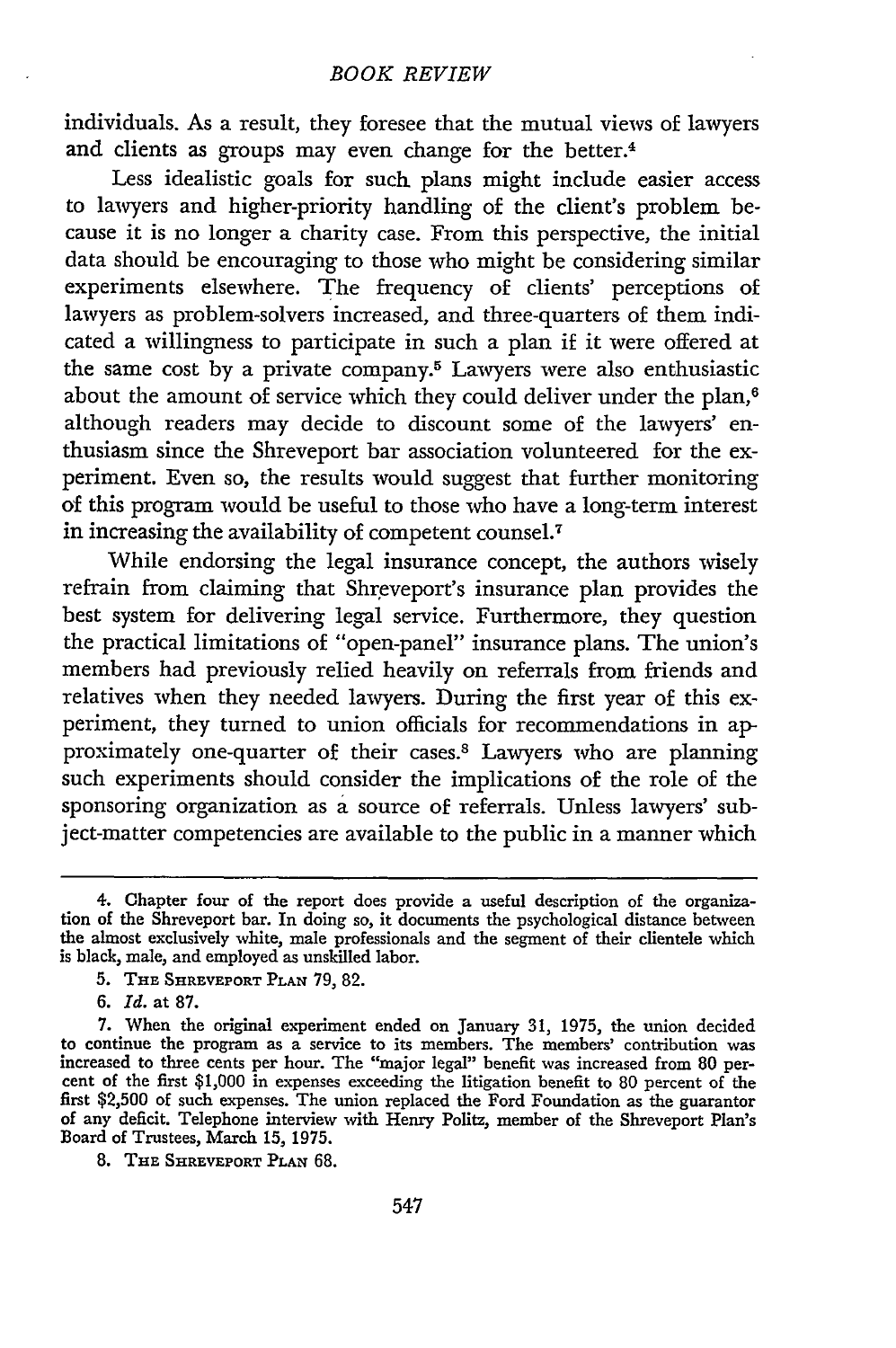#### *BUFFALO LAW REVIEW*

is easily usable, the *Shreveport* study indicates that sponsors' recommendations will be requested. As a result, the unfettered choice which is theoretically available under an "open-panel" plan will be considerably narrowed.

Mr. Brakel's *Judicare* is much more assertive than the enthusiastic Shreveport study needed to be. The judicare model has been discussed at least since 1964 when substantial public monies were first provided for civil legal service. Those monies were overwhelmingly committed to the salaried attorneys who provided service through the Federal Legal Services Program. Judicare experiments were few in number and funded almost entirely in rural areas.

Mr. Brakel's carefully documented report compares the judicare programs in Wisconsin and Montana with the staff-counsel program which serves Michigan's Upper Peninsula through a network of regional offices. **All** three areas are predominantly rural with low population density. Indians constitute a significant proportion of the population served by the judicare programs, but are less visible in the Michigan program area.9 Field research for this study occurred in **1971** and 1972, after these programs had been operating for at least four years.

Mr. Brakel minces no words in assessing the assumptions which have been used to support the preference for staffed offices in publiclyfunded legal service programs. 10 Idealistic hopes of "eradicating poverty" through the staffed offices have outdistanced even the optimistic *Shreveport* authors' expectations. Simultaneously, opponents of significant judicare experiments have cited rising medical costs under publicly-funded delivery systems which utilize private practitioners. Still, Mr. Brakel insists that we cannot continue to ignore data about judicare's potential merely because we have political or personal investments in the staffed-office concept.<sup>11</sup> At least we cannot do so unless we are willing to be recognized as hypocritical about our supposed commitment to developing the best possible method for delivering civil legal service to the poor.

**<sup>9.</sup>** Details can be found in **S. BRAKEL, JUDICARE 12-16** (1974).

**<sup>10.</sup>** *Id.* at **1-7.**

**<sup>11.</sup>** The present legal service program has been under political attack almost from its inception. In 1973, the American Bar Association Journal printed a summary of Mr. Brakel's research. Brakel, *The Case for Judicare,* **59 A.B.A.J.** 1407 **(1973).** The emotional investment in the preservation of the program was exemplified **by** the reponse to the summary. *E.g.,* Letter from William R. Klaus & Robert W. Meserve to Editor, **60** A.B.A.J. 144 (1974); Letter from John **D.** Robb to Editor, *id.* at 144, 152.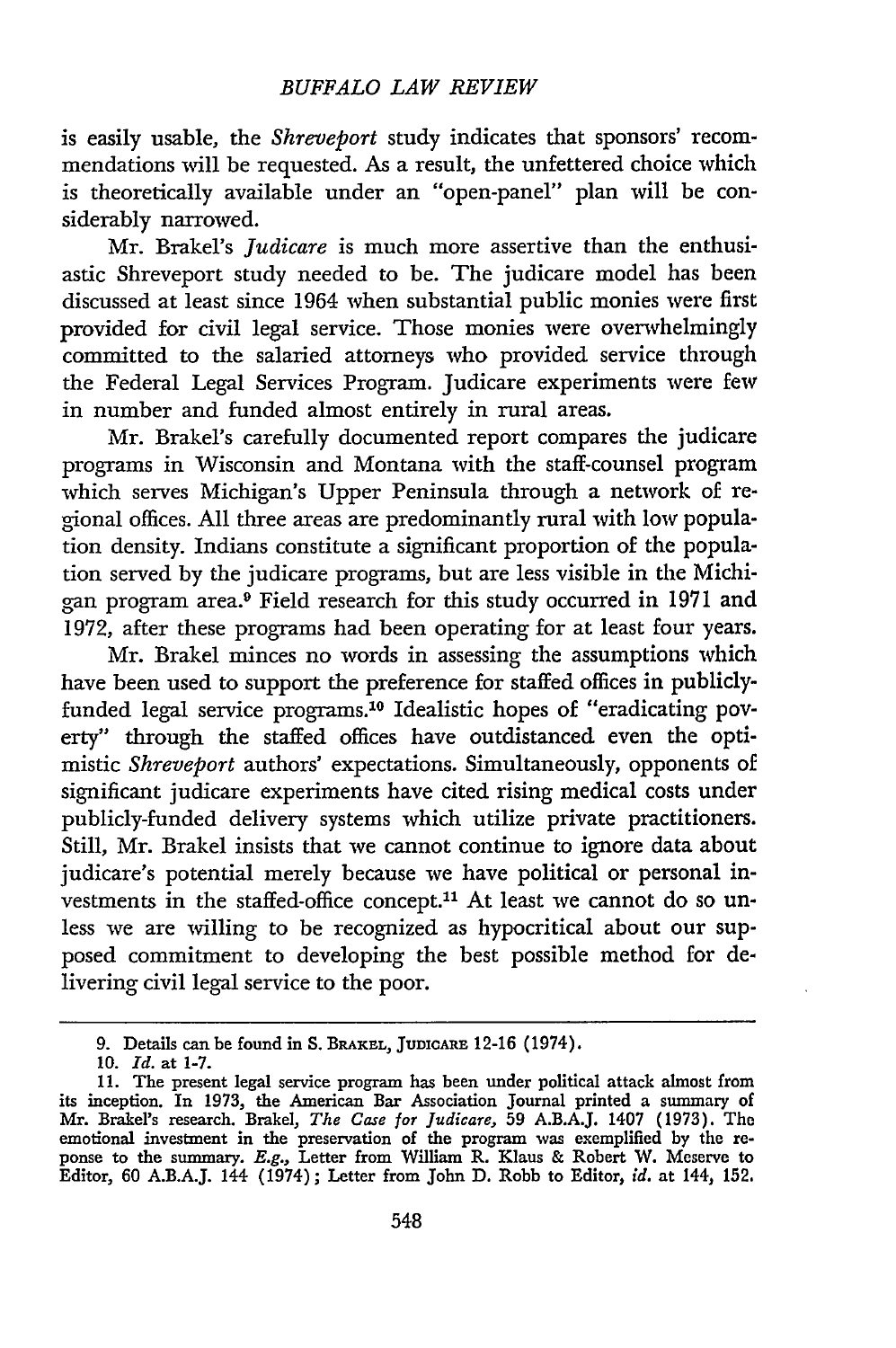In order to obtain publicly-funded service, the Michigan clients were limited to the attorneys who happened to be on the staff when their problems arose. By contrast, the client's ability to choose a lawyer is emphasized as important to the success of the judicare model, as it was in Shreveport. But lawyers were in much shorter supply in these rural areas than they were in the Shreveport metropolis. A more specific description of the practicing bar would have been useful, so that one could assess how problems of geographical access to lawyers might change in the foreseeable future. If the practicing lawyers in these rural areas were closer to retirement age than is the bar in general, difficulties in ensuring that counsel are available may require supplemental staffing for a judicare system. On the other hand, it would be important to know whether there is any evidence that the existence of the judicare programs has drawn lawyers to these areas or caused them to stay when they had options elsewhere.

One of the real strengths of Mr. Brakel's work is his candor in assessing issues of research methodology and standards, as well as the substantive responses to his own efforts. In taking this approach, he establishes a highly desirable professional standard for those who may try to refute his conclusions. For instance, he acknowledges the difficulty of using our current judicare experience as a basis for attempting definitive assessments of how the system would work in an urban setting. He also clearly notes the limits of his data on such issues as the comparative costs and amounts of "impact" litigation in the staffed office and judicare programs.

Nonetheless, Mr. Brakel ultimately concludes that his data support the implementation of judicare as "the basis for the national attempt to help the poor use legal resources."<sup>12</sup> This conclusion is based in large part upon two findings: (1) the available comparative data do not rule out judicare on the basis of cost, and (2) his comparison of clients' responses to both the judicare and staffed-office programs indicated that a substantially larger proportion of the judicare clients were satisfied with the service they received. Moreover, a number of the satisfied staffed-office clients asserted that they would have preferred a judicare format for legal assistance.<sup>13</sup>

From another perspective, Mr. Brakel's conclusion is premised

<sup>12.</sup> **S. BRAKEL, JUDICARE 128** (1974).

**<sup>13.</sup>** *Id.* at 91-110.